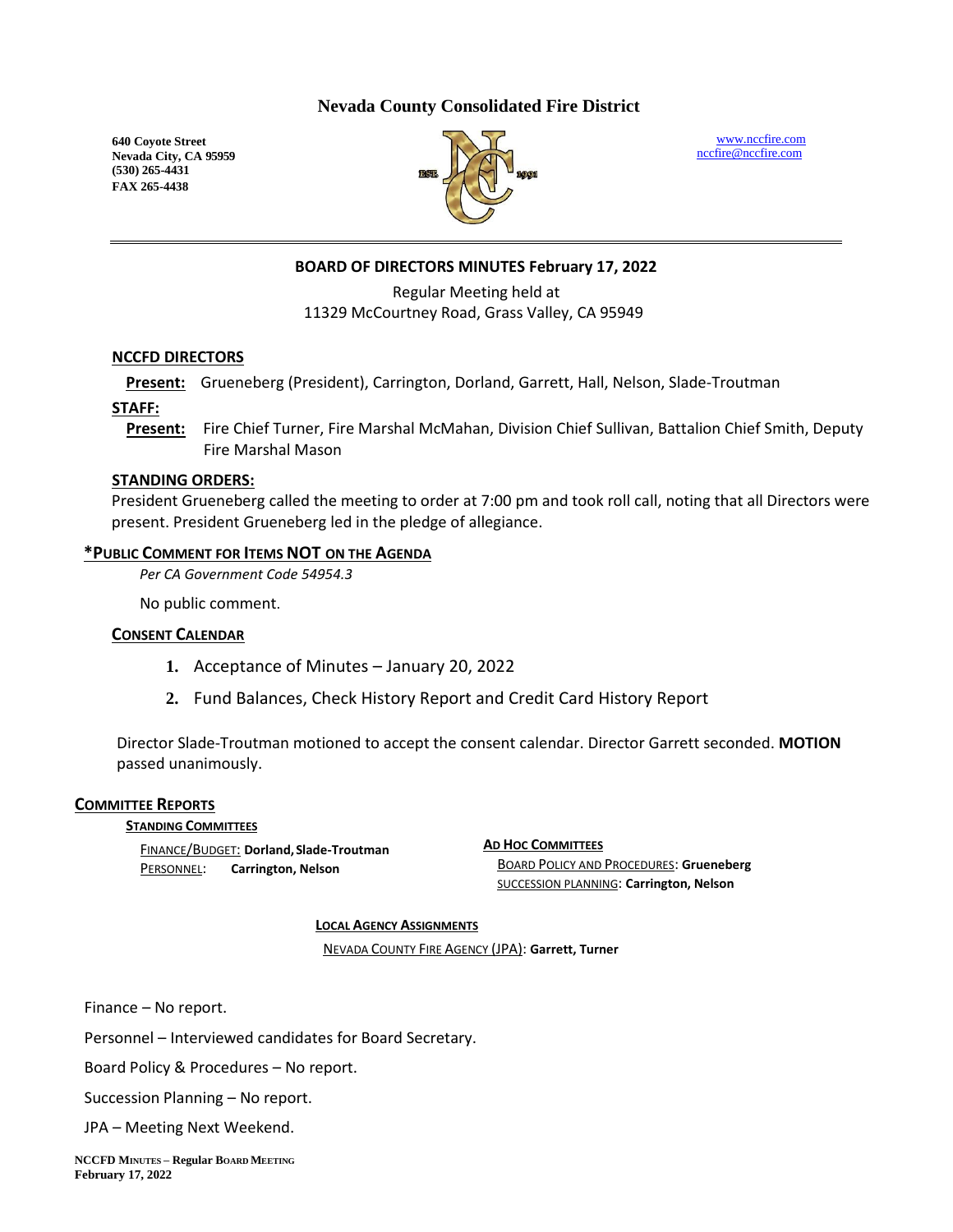#### **NEW BUSINESS**

# **3. Discussion and possible action, Presentation by the Greenhorn Firewise Community regarding storage tanks along Greenhorn Road.**

President Grueneberg introduced Dianne Marshall from the Greenhorn Firewise Community. Ms. Marshall reported that they have been working on the water tank storage project for quite some time. The community has been busy fundraising and grant writing. She gave an update on where they were with the project and future steps to getting this completed. Ms. Marshall stated that they believe this may be a pilot program for County and hope to be partners on this project with the fire district. In addition, she would like to give the Board and District an annual report.

## **4. Discussion and possible action, Chief Turner Retirement.**

President Grueneberg reported that we have received the letter included in this packet from Chief Turner with his retirement date. Some discussion took place on Chief Turner's goals he would like to see progress on for the district before retirement, and his accomplishments since he has been the Chief.

## **5. Discussion and possible action, Fire Chief Description.**

President Grueneberg discussed that with Chief Turner retiring it is a good time to review the Chief job description. After a brief discussion, Director Dorland motioned to approve the job description for Fire Chief. Director Carrington seconded. **MOTION** passed unanimously.

#### **6. Discussion and possible action, Fire Chief Recruitment.**

President Grueneberg discussed the recruitment of the Fire Chief and the options of searching for a Fire Chief. The cost of a consultant is approximately \$30,000.00 which the district has paid in the past. The recommendation is to do our own recruitment. After some discussion, the Directors agreed to handle the recruitment in-house.

## **7. Discussion and possible action, Resolution 22-05, Executor of Wells Fargo accounts.**

Chief Turner reported that last month the Board approved a new signature list of employees to sign for the Wells Fargo accounts. Finance Manager Van Groningen and Administrative Services Manager Long went to Wells Fargo for the change and found a resolution was needed to remove the current account executive. After a brief discussion, Director Dorland motioned to adopt Resolution 22-05. Director Slade-Troutman seconded. **MOTION** passed following a roll call vote.

# **8. Discussion and possible action, Administrative Agreement between Nevada County Consolidated Fire District and Penn Valley Fire Protection District.**

Chief Turner reported that last month, Michelle Thelin with Penn Valley Fire was introduced virtually. This agreement is to allow the district to utilize Ms. Thelin's expertise in high-level financial accounting functions. In addition, Penn Valley can utilize our services if needed as well. Director Garrett motioned to approve Chief Turner to sign the agreement with Penn Valley Fire Protection District. Director Hall seconded. **MOTION** passed unanimously.

# **9. Discussion and possible action, Resolution 22-06, Authorizing Overtime and Portal to Portal Pay for Employees.**

Chief Turner reported this resolution is to update ranks and positions that have changed within the district and receive portal to portal pay while on incidents. Director Slade-Troutman motioned to adopt Resolution 22-06. Director Nelson seconded. **MOTION** passed following a roll call vote.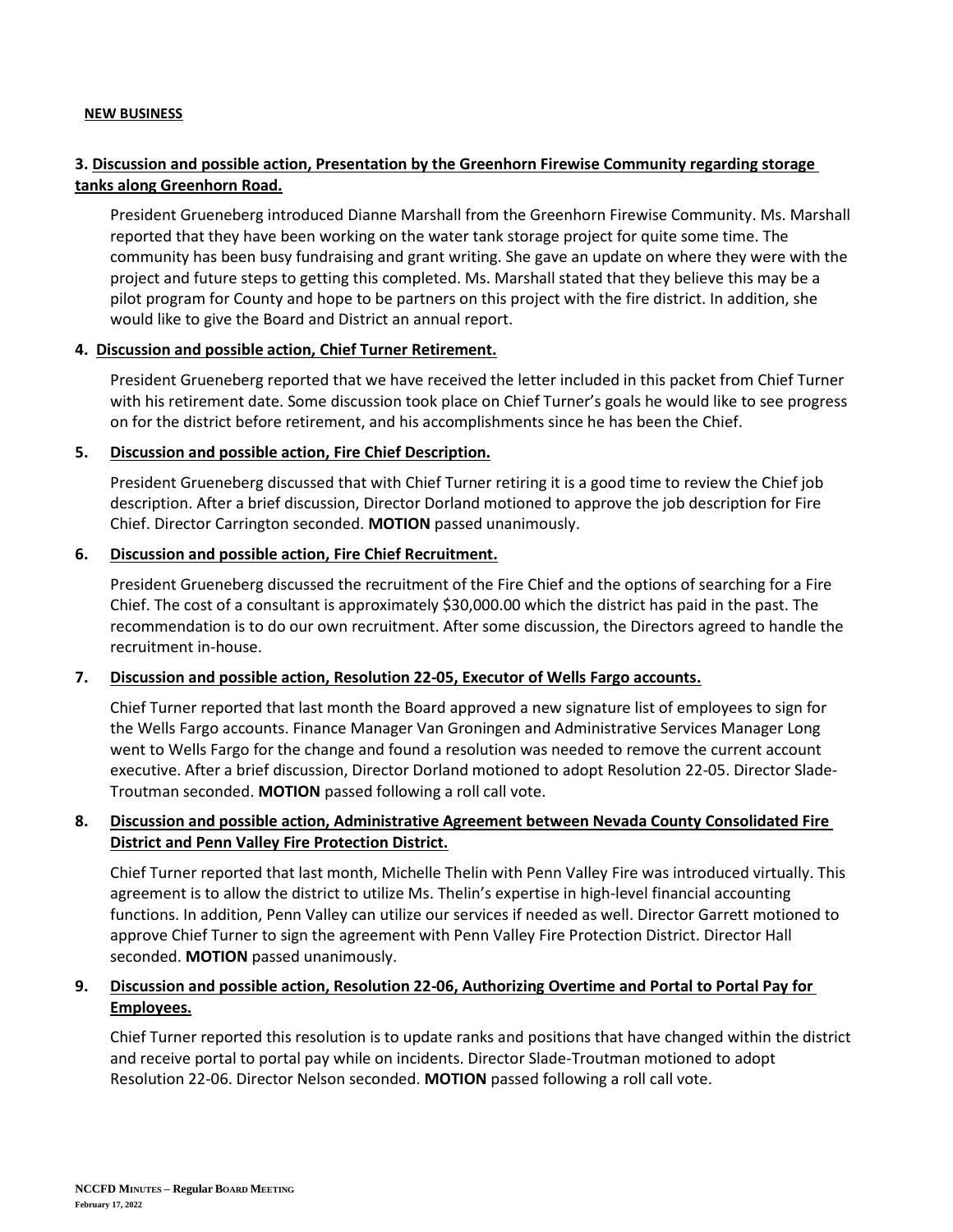## **10. Discussion and possible action, Ordinance 22-01, Conflict of Interest Code.**

Chief Turner reported that this needs to be updated due to the position changes. The board waived the reading and Director Garrett motioned to approve the first reading of Ordinance 22-01. Director Carrington seconded. **MOTION** passed following a roll call vote.

#### **CHIEF'S MONTHLY REPORT**

Chief Turner reported that Staff attended the Board of Supervisors workshop. They went with a different style, and we had a seat at the table. The County is very interested in the prevention department as well as working on having one fire agency in the County. This recently happened in Sonoma County with funding assistance from the County.

Chief Turner informed the board that Staff will be bringing a request for a budget amendment increase in training and personal protective equipment due to the number of new hire needs.

Fleet and Facilities Supervisor Greene reported that Engine 88 is in production and the pre-delivery inspection is expected to be the week of March  $14<sup>th</sup>$ . The roof at 86 is complete and the contractors are waiting for a few rails to come in to complete that project. We are also still waiting on the generator for station 89 and the new switch for the new generator at 84.

Division Chief Sullivan reported that there were 310 calls in the month of January with an average response time of 5 minutes and 46 seconds.

Battalion Chief Smith reported that a lot of training is taking place on all the shifts, Swift Water and Driver Operator 1A were the most recent.

Fire Marshal McMahan verbally reviewed the prevention section of the report, highlighting a meeting regarding Cannabis concerns in the County.

#### **\*BOARD DISCUSSION**

President Grueneberg wanted to confirm that everyone received the date for the badge pinning and retirement recognition for April 5<sup>th</sup>.

## **ADJOURNMENT**

President Grueneberg adjourned the meeting at 7:47 p.m.

Attest: Attest: Approved by:

Nicole Long

Keith M. Grueneberg (Apr 25, 202 Keith M. Gruenebe

Nicole Long Nicole Long Board Secretary **President of the Board**